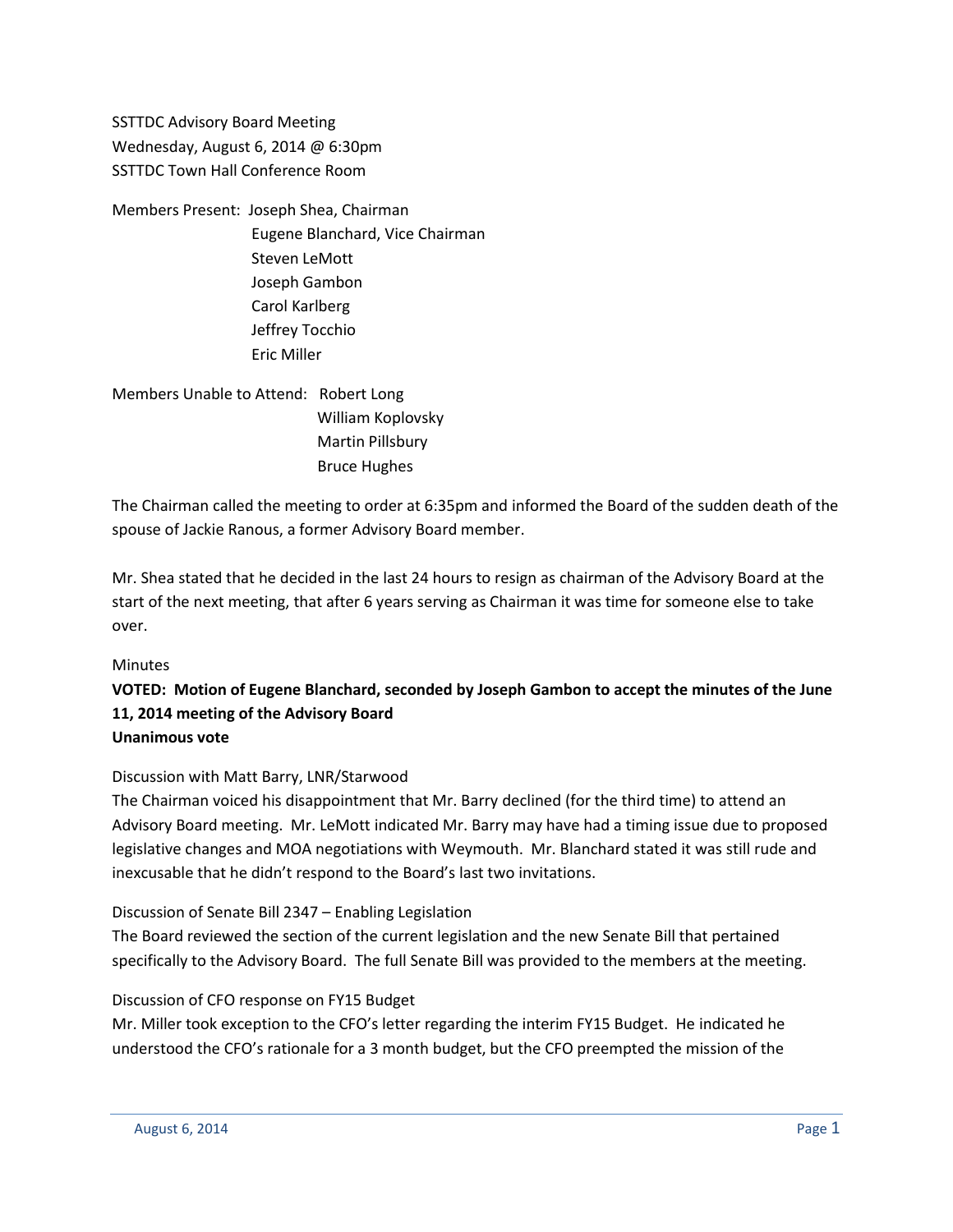Advisory Board to oversee the finances of SSTTDC, and that was wrong. Other board members agreed with Mr. Miller.

# **VOTED: Motion of Eric Miller, seconded by Steven LeMott to send a letter to the current Board of Directors or their successor to request a meeting with the Advisory Board as soon as possible to discuss the FY15 Budget**

Mr. Blanchard suggested waiting until the new Board was organized to request a meeting, Mr. Miller withdrew his motion pending the passage of new legislation.

Mr. LeMott brought up the issue of LNR's unpaid Parkway Deficiency payment (total \$375K) and the confusion on when the payment was actually due as per the Department of Revenue (to SSTTDC) and the Department of Administration and Finance (to LNR/Starwood). The Board agreed to seek clarification on when the deficiency payment was due and how it was to be collected. Mr. Miller was informed that SSTTDC's deficiency payment to the State was placed in an escrow account pending the State's appeal decision.

# **VOTED: Motion of Steven LeMott, seconded by Carol Karlberg, to send a letter of request to the State to provide clarification on the process for Parkway deficiency payment 6-1 vote Miller opposed**

Mr. LeMott brought up the issue of LNR's unpaid water bills (total \$133K) and stated a charge of \$57K for irrigation during Parkway construction that should have been sent to MassDOT, was sent to LNR/Starwood instead and, to date, remained unpaid. Mr. LeMott voiced his frustration that it resulted in a 20% increase in charges to all the other SouthField rate payers, and that they now paid the highest water rates in the State. He shared a letter from Matt Barry that he felt provided a satisfactory explanation. It referred to a Parkway construction contract between MassDOT and SPS New England that Mr. Barry claimed included responsibility to pay irrigation costs. Mr. Tocchio suggested asking SSTTDC to look further into this issue.

**VOTED: Motion of Jeffery Tocchio, seconded by Eugene Blanchard, to send a letter to the Board of Directors regarding LNR's unpaid water bill; that it has come to the attention of the Advisory Board that Starwood claims MassDOT and not LNR is the responsible party to pay the \$57K unpaid water charge for Parkway irrigation, and the Advisory Board respectfully requests an investigation into this potentially collectable bill.**

## **Unanimous vote**

It was noted that LNR still had \$76K in unpaid water bills. Mr. LeMott informed the Board that those invoices were connected to substantial leaks in the old NAVY water distribution system that LNR failed to fix (dating back to July 2013).

## Discussion of protocols for writing letters

Mr. Miller stated the content of a recent Advisory Board letter sent to the Governor went beyond the discussion that took place at the meeting. The Board noted the past practice of letters being drafted by the recording secretary and emailed to all Advisory Board members for editorial comments. Mr. Miller